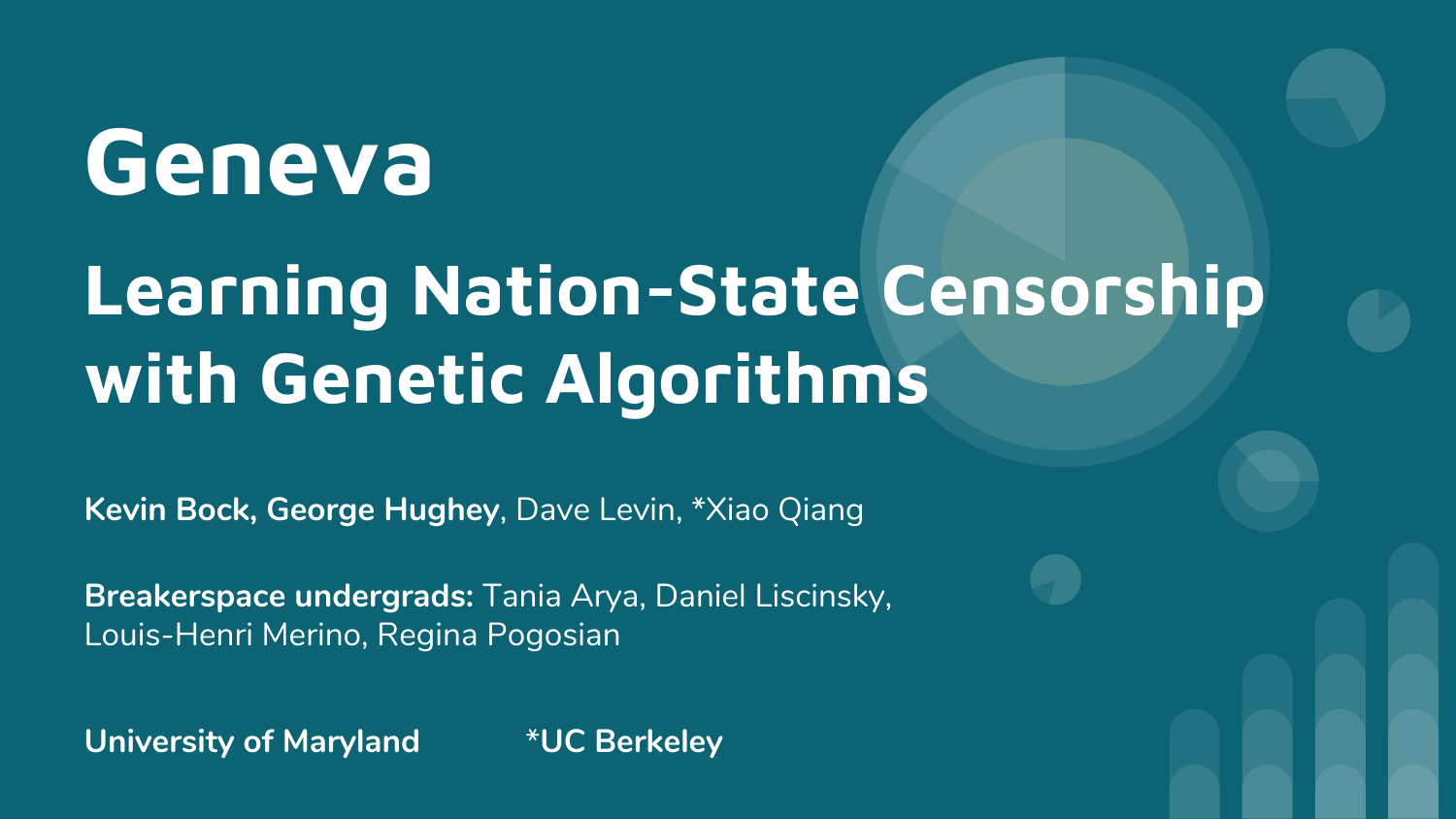# Internet-Scale Censorship

- Deployed mostly on-path (man-on-the-side), not in-path (man-in-the-middle)
- Censor stores per-connection state until it believes the connection is closed
- **Client-side evasion:** Generate packets that make the censor's state inconsistent INTANG (IMC 2017), lib-erate (IMC 2017)

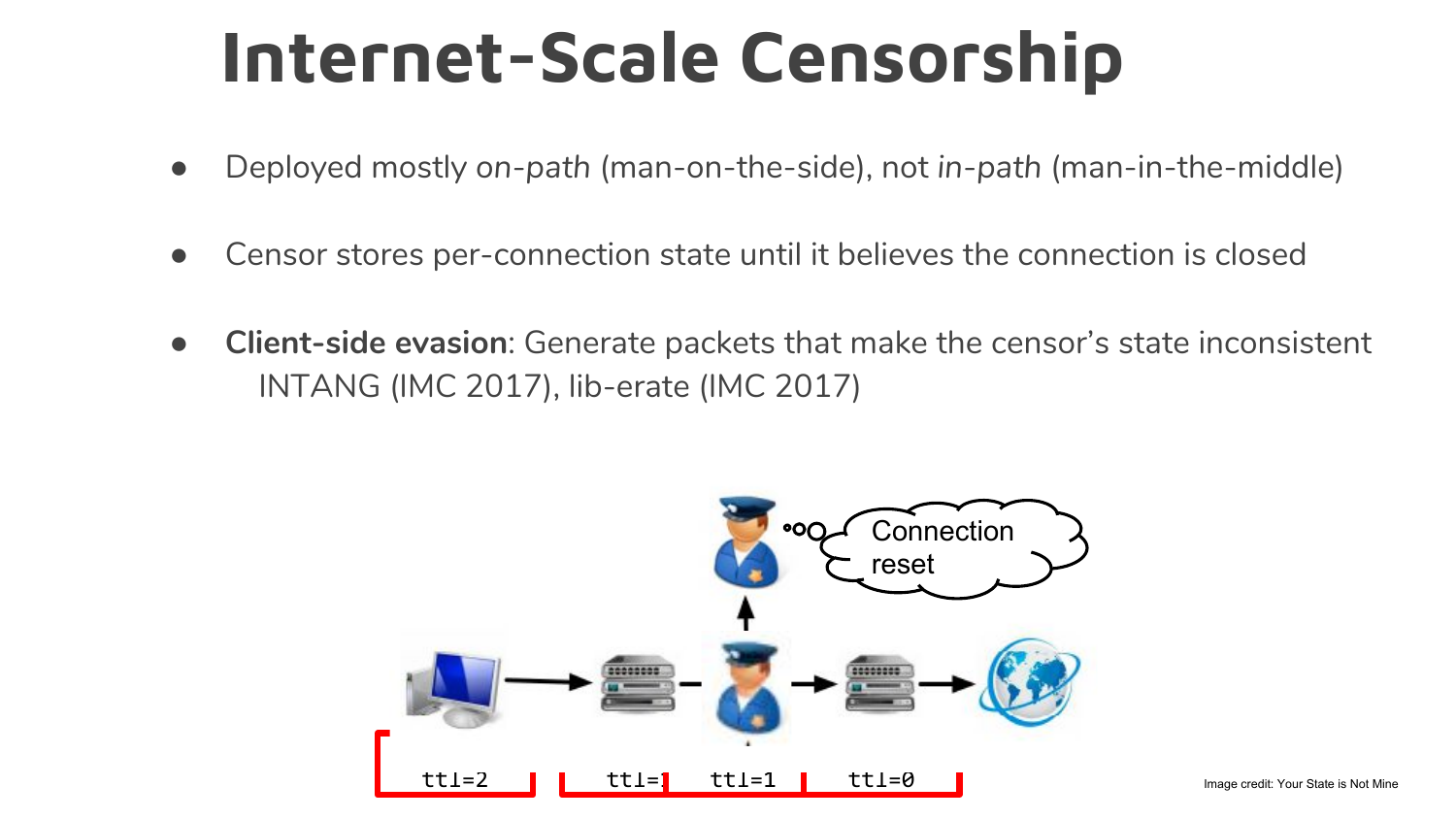# Measuring Censorship

● Understanding censorship has historically been a prerequisite to evading censorship



#### Cat/mouse game has historically favored the censor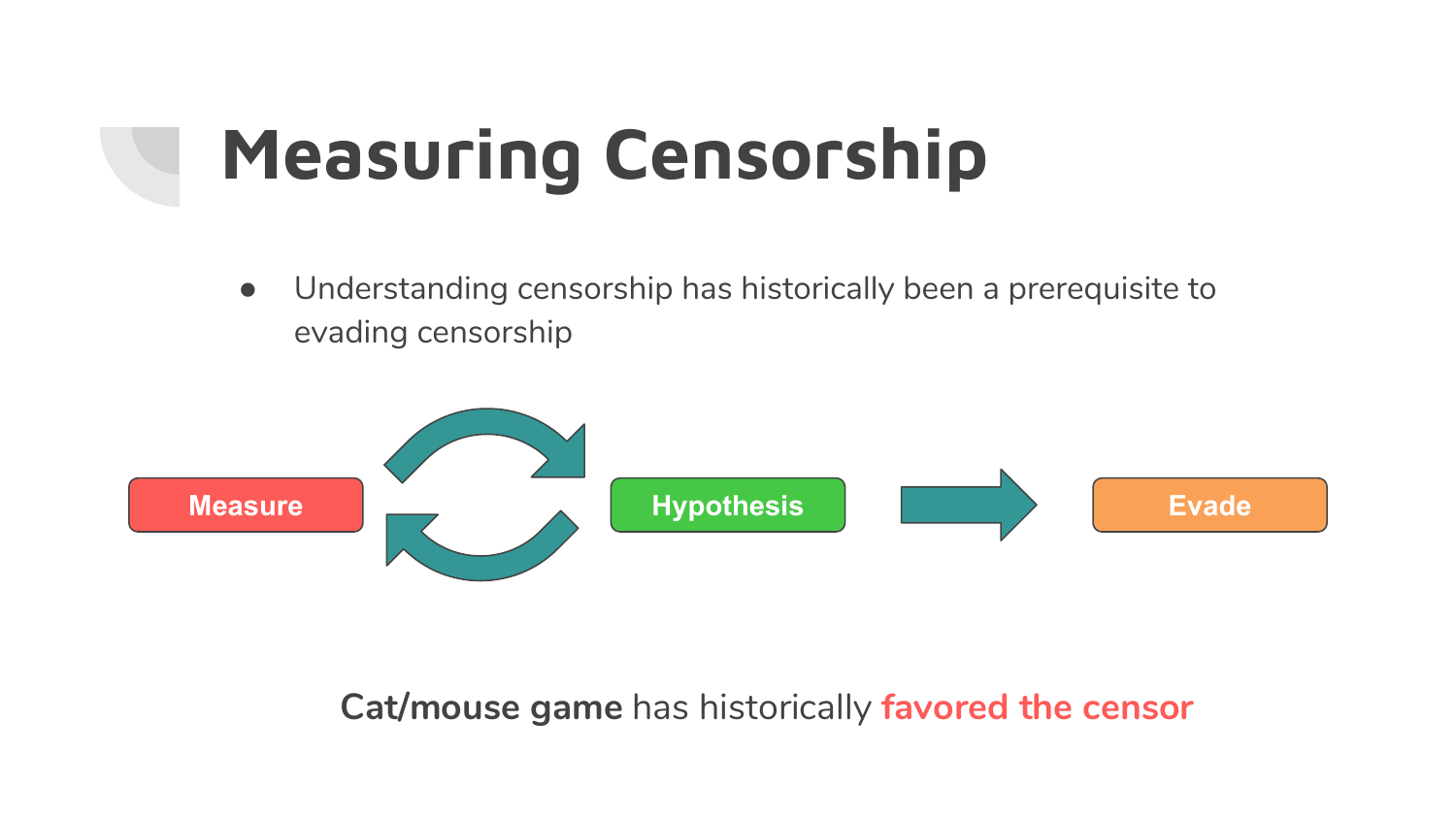# How can we break this manual evade/detect cycle?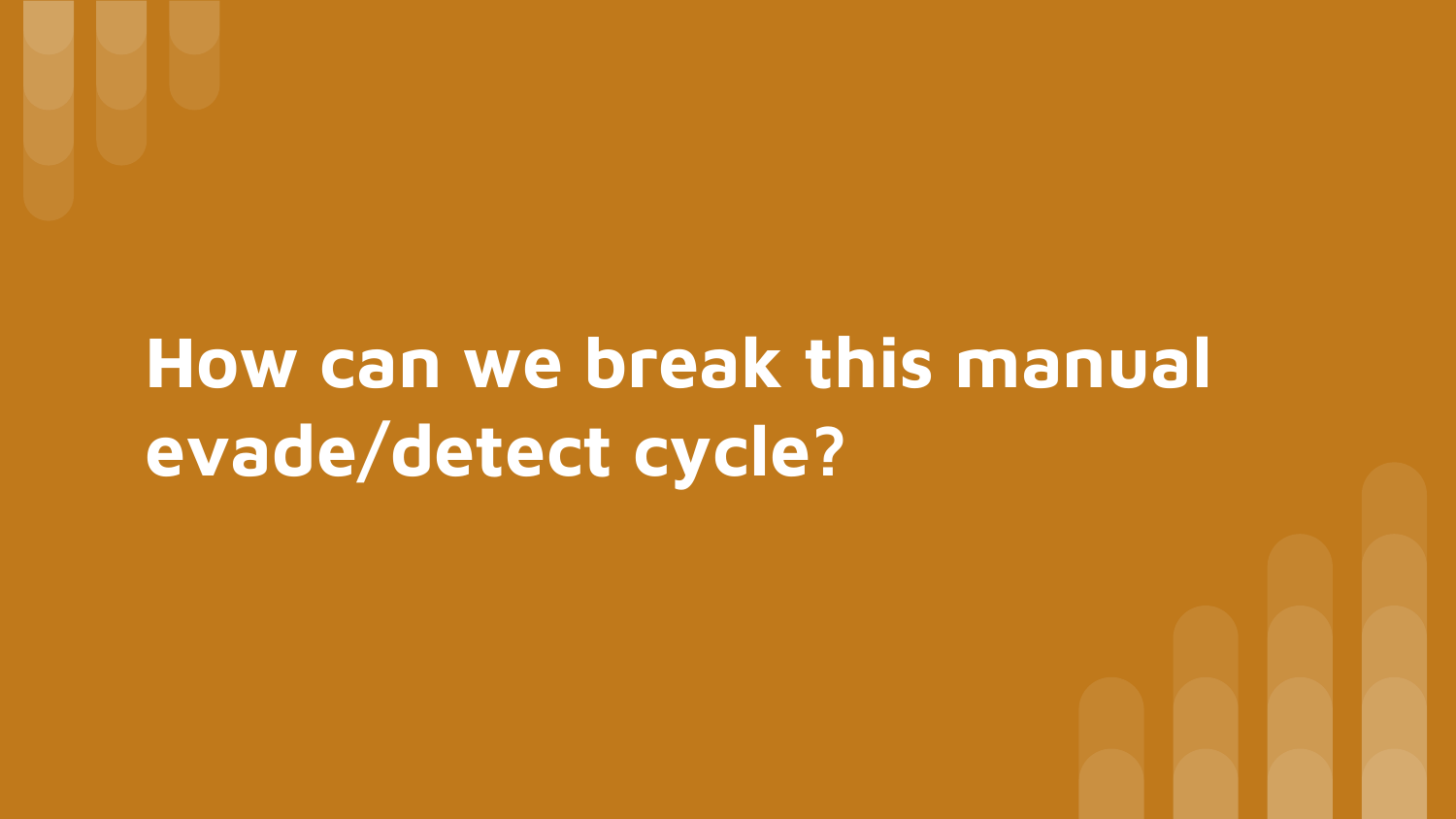# Breaking the Cycle

- Idea: develop an AI to adaptively probe how to defeat the censor
	- Geneva GENetic EVAsion

● Runs exclusively on the client side by manipulating inbound and outbound packets

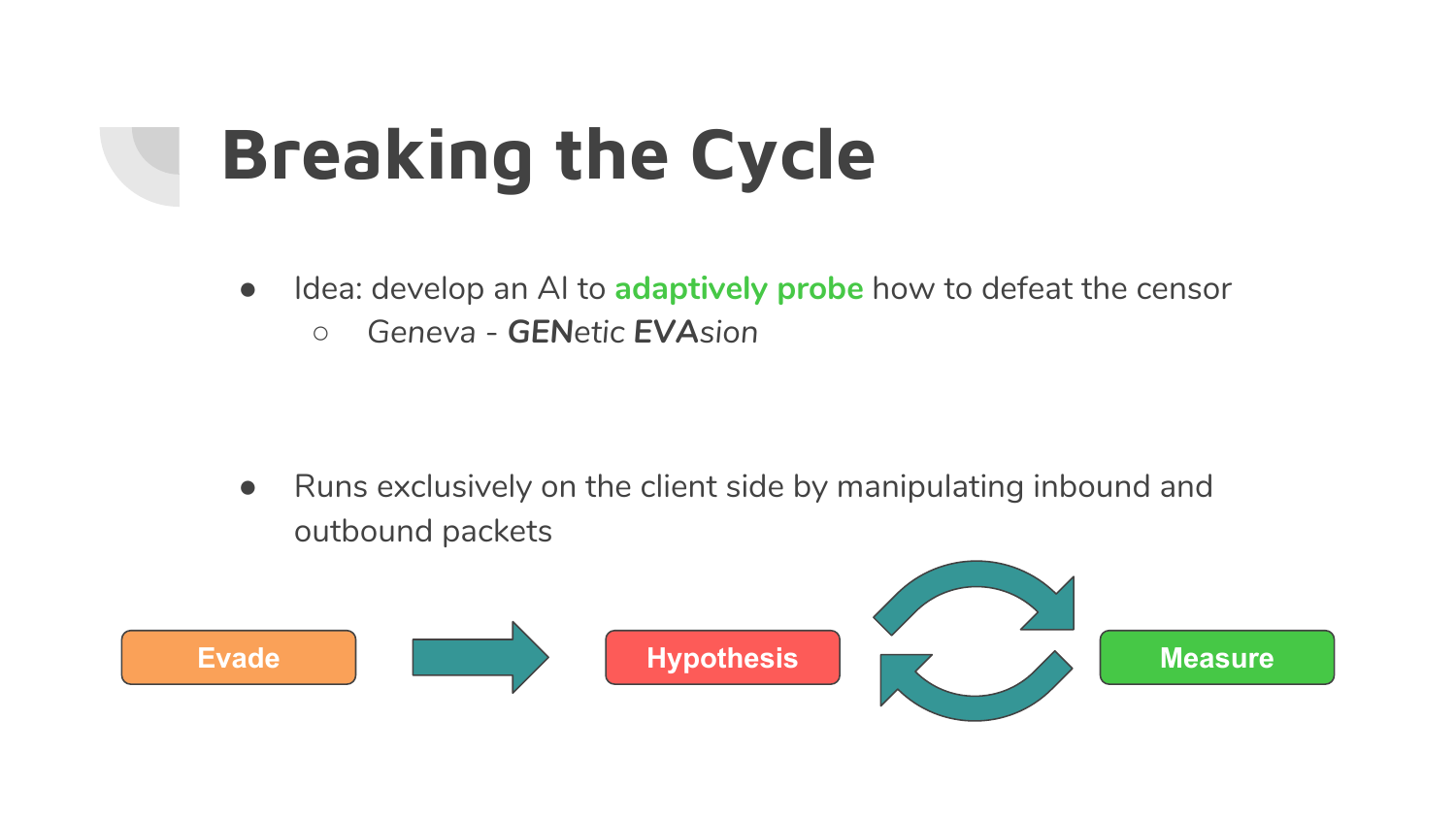







| <b>Building Blocks</b>                                                                     | Composition                                                   | <b>Mutation</b>                                          | <b>Fitness</b>                                                   |
|--------------------------------------------------------------------------------------------|---------------------------------------------------------------|----------------------------------------------------------|------------------------------------------------------------------|
| <b>Triggers: Packet filters</b><br><b>Actions: Packet manipulators</b><br><b>Duplicate</b> | <b>Action forests</b><br>out:tcp:flags=PA<br><b>Duplicate</b> | <b>Randomly alter type and</b><br>values of manipulation | Progress through<br>an HTTP GET                                  |
| Tamper                                                                                     | Tamper<br>tcp.flags= R                                        |                                                          | Strategy size                                                    |
| <b>Drop</b>                                                                                | Tamper<br>$ttl = 10$                                          |                                                          | <b>Goal: Find the</b><br>smallest necessary<br>set of actions to |
| Fragment                                                                                   |                                                               |                                                          | evade censorship                                                 |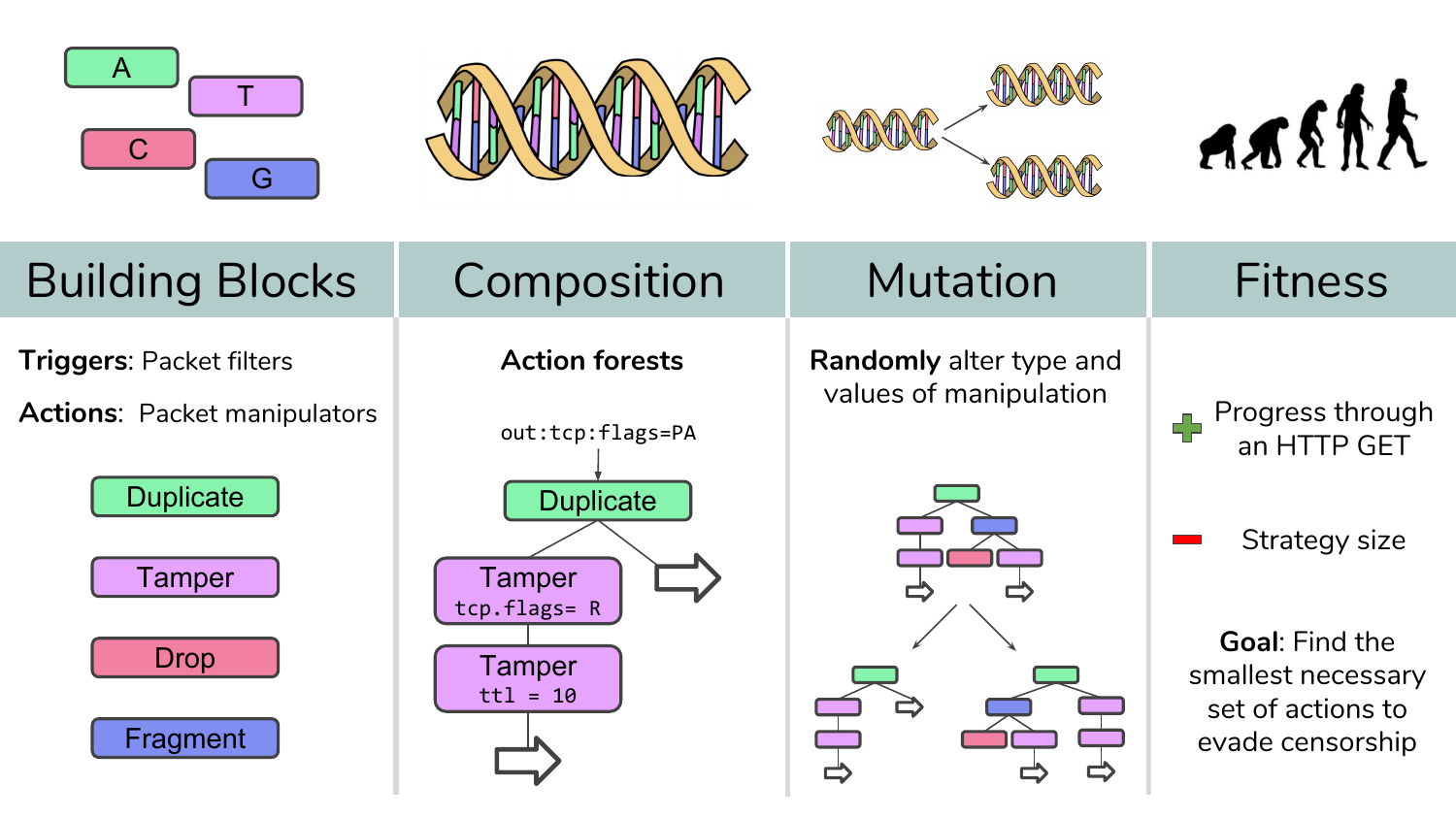| <b>Strategy</b>                                                        | <b>Species</b>                   | <b>Prior Work</b> | Found? |
|------------------------------------------------------------------------|----------------------------------|-------------------|--------|
| TCB Creation w/ low TTL (TCP1)                                         | <b>TCB</b> Creation              | [20, 37]          | Yes    |
| TCB Creation w/ corrupt checksum                                       | <b>TCB Creation</b>              | [37]              | Yes    |
| Improved TCB Creation and Resync/Desync                                | <b>TCB Creation</b>              | [37]              | Yes    |
| TCB Teardown w/RST and low TTL (TCP6a)                                 | <b>TCB</b> Teardown              | [20, 37, 30]      | Yes    |
| TCB Teardown w/RST and corrupt checksum                                | <b>TCB</b> Teardown              | [37, 30]          | Yes    |
| TCB Teardown w/RST and invalid timestamp                               | <b>TCB</b> Teardown              | [37]              | Yes    |
| TCB Teardown w/RST and invalid MD5 Header                              | <b>TCB</b> Teardown              | [37]              | Yes    |
| TCB Teardown w/RST/ACK and corrupt checksum (TCP6a)                    | <b>TCB</b> Teardown              | [37]              | Yes    |
| TCB Teardown w/RST/ACK and low TTL                                     | <b>TCB</b> Teardown              | [20, 37, 30]      | Yes    |
| TCB Teardown w/ RST/ACK and invalid timestamp                          | <b>TCB</b> Teardown              | [37]              | Yes    |
| TCB Teardown w/RST/ACK and invalid MD5 Header                          | <b>TCB</b> Teardown              | [37]              | Yes    |
| TCB Teardown w/ FIN and low TTL (TCP6b)                                | <b>TCB</b> Teardown              | [37, 20]          | Yes    |
| TCB Teardown w/ FIN and corrupt checksum                               | <b>TCB</b> Teardown              | [37]              | Yes    |
| <b>Improved TCB Teardown</b>                                           | <b>TCB</b> Teardown              | [37]              | Yes    |
| <b>TCB Teardown and TCB Reversal</b>                                   | <b>TCB</b> Teardown              | [37]              | Yes    |
| State Exhaustion (send > 1KB of traffic) (TCP9)                        | <b>State Exhaustion</b>          | [20]              | No     |
| Classification Flushing (TCP10) - Delay                                | <b>State Exhaustion</b>          | [20, 30]          | No     |
| GET with > 1 space between method and URI (HTTP1)                      | <b>HTTP</b> Incompleteness       | [20]              | No     |
| GET with keyword at location $>$ 2048 (HTTP2)                          | <b>HTTP</b> Incompleteness       | [20]              | No     |
| GET with keyword in 2nd of multiple requests in single segment (HTTP3) | <b>HTTP</b> Incompleteness       | [20]              | No     |
| GET with URL encoded (except %-encoding) (HTTP4)                       | <b>HTTP</b> Incompleteness       | [20]              | No     |
| TCP Segmentation reassembly out of order data                          | Reassembly                       | [30, 37]          | Yes    |
| Overlapping fragments (IP2)                                            | Reassembly                       | [20, 37]          | Yes    |
| Overlapping segments (TCP5)                                            | Reassembly                       | [20, 37]          | Yes    |
| Reassembly in-order data w/ low TTL                                    | Reassembly                       | [37]              | Yes    |
| Reassembly in-order data w/ corrupt ACK                                | Reassembly                       | [37]              | Yes    |
| Reassembly in-order data w/ corrupt checksum                           | Reassembly                       | [37]              | Yes    |
| Reassembly in-order data w/ no TCP flags                               | Reassembly                       | [37]              | Yes    |
| Reassembly out-of-order data w/ IP fragments                           | Reassembly                       | [37]              | Yes    |
| Reassembly out-of-order data w/TCP segments                            | Reassembly                       | [37]              | Yes    |
| Improved In-order data overlapping                                     | Reassembly                       | [37]              | Yes    |
| Payload splitting                                                      | Reassembly                       | [30]              | Yes    |
| Payload reordering                                                     | Reassembly                       | [30]              | Yes    |
| Inert Packet Insertion w/ corrupt checksum                             | <b>Traffic Misclassification</b> | [30]              | Yes    |
| Inert Packet Insertion w/o ACK flag                                    | <b>Traffic Misclassification</b> | [30]              | Yes    |

# In-lab evaluation

- Initially, gave Geneva access to IP, TCP, and UDP headers
- **•** Geneva rederived virtually all of prior work
	- Except strategies we did not give it primitives to access (delay / application layer modifications)
- Found bugs in libraries
	- scapy, docker, and netfilterqueue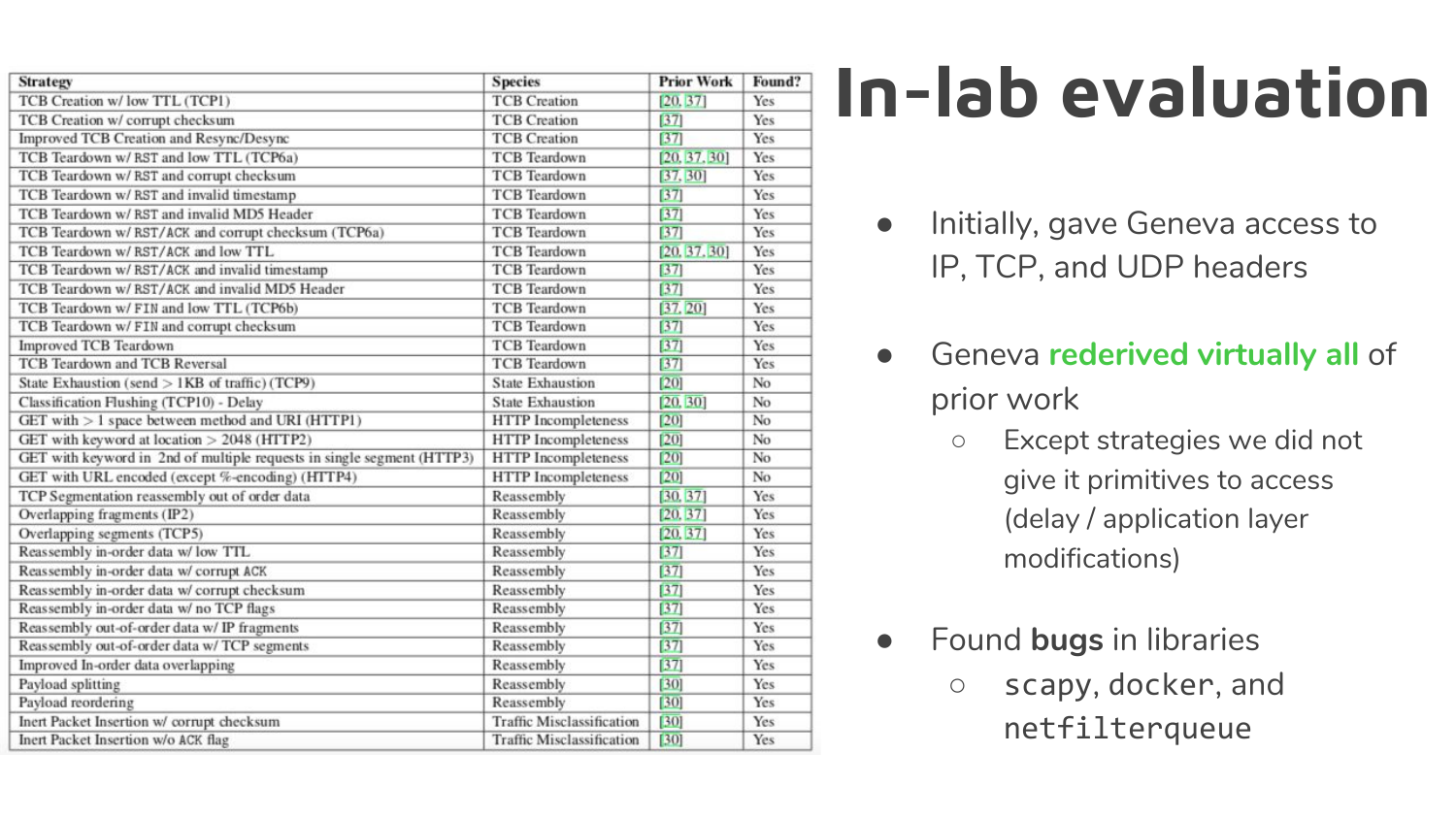## Evaluation against the Great Firewall of China

Deployed from two vantage points

- Evolved 4 unique species of HTTP strategies (two unknown to prior work)
	- Found generic and protocol-specific strategies
	- Every strategy was found in 3 hours or less

Geneva was able to **evolve extinct** strategies into successful ones

| <b>Species</b>                                                    | <b>Subspecies</b>    | Variant                                                                                                     | <b>Genetic Code</b>                                                                                                                                             | Succ. |
|-------------------------------------------------------------------|----------------------|-------------------------------------------------------------------------------------------------------------|-----------------------------------------------------------------------------------------------------------------------------------------------------------------|-------|
| None                                                              | None                 | None                                                                                                        | $\sqrt{}$                                                                                                                                                       | 3%    |
| Inc. Dataofs<br><b>TCB</b> Desync<br>Dec. Dataofs<br>Inv. Payload | Corrupt Chksum       | [field:TCP:flags:PA]-duplicate(tamper{TCP:dataofs:replace:10}<br>(tamper{TCP:chksum:replace:25776},),)-     | 98%                                                                                                                                                             |       |
|                                                                   |                      | Small TTL                                                                                                   | [field:TCP:flags:PA]-duplicate(tamper{TCP:dataofs:replace:10}<br>$(t\text{amper}\{IP:tt1:replace:10\},).$                                                       | 98%   |
|                                                                   | <b>Invalid Flags</b> | [field:TCP:flags:PA]-duplicate(tamper{TCP:dataofs:replace:10}<br>(tamper{TCP:flags:replace:FRAPUN},),)-     | 26%                                                                                                                                                             |       |
|                                                                   | Corrupt Ack          | [field:TCP:flags:PA]-duplicate(tamper{TCP:dataofs:replace:10}<br>$(tamper{TCP:ack:corrupt},).$              | 94%                                                                                                                                                             |       |
|                                                                   |                      | Corrupt WScale                                                                                              | [field:TCP:flags:PA]-duplicate(tamper{TCP:options-wscale:corrupt}<br>(tamper{TCP:dataofs:replace:8},),)-                                                        | 98%   |
|                                                                   |                      | Corrupt MSS <sup>3</sup>                                                                                    | [field:TCP:flags:PA]-duplicate(tamper{TCP:options-mss:corrupt}<br>(tamper{TCP:dataofs:replace:5},),)-                                                           | 98%   |
|                                                                   |                      | Corrupt WScale                                                                                              | [field:TCP:flags:PA]-duplicate(tamper{TCP:options-wscale:corrupt}<br>(tamper{TCP:dataofs:replace:5},),)-                                                        | 97%   |
|                                                                   |                      | Corrupt Chksum                                                                                              | [field:TCP:flags:PA]-duplicate(tamper{TCP:load:corrupt}<br>(tamper{TCP:chksum:corrupt},),)-                                                                     | 98%   |
|                                                                   |                      | Small TTL                                                                                                   | [field:TCP:flags:PA]-duplicate(tamper{TCP:load:corrupt}<br>(tamper{IP:ttl:replace:8}(duplicate(fragment{tcp:-1:False},),),),)-                                  | 98%   |
|                                                                   |                      | Corrupt Ack                                                                                                 | [field:TCP:flags:PA]-duplicate(tamper{TCP:load:corrupt}<br>(tamper{TCP:ack:corrupt}(duplicate(fragment{tcp:-1:False},),),),)-                                   | 93%   |
| With RST                                                          |                      | Corrupt Chksum                                                                                              | [field:TCP:flags:A]-duplicate(,tamper{TCP:flags:replace:R}<br>(tamper{TCP:chksum:corrupt},))-                                                                   | 95%   |
|                                                                   |                      |                                                                                                             | [field:TCP:flags:A]-duplicate(tamper{TCP:flags:replace:R}<br>(tamper{TCP:chksum:corrupt},),)-                                                                   | 51%   |
|                                                                   |                      | Small TTL                                                                                                   | [field:TCP:flags:A]-duplicate(,tamper{TCP:flags:replace:R}<br>$(tamper[IP:tt1:replace:10),))$ -                                                                 | 87%   |
|                                                                   |                      | [field:TCP:flags:A]-duplicate(tamper{TCP:flags:replace:R}<br>$(t\text{amper}\{IP:ttl:replace:9\},).$        | 52%                                                                                                                                                             |       |
|                                                                   | Inv. md5Header       | [field:TCP:flags:A]-duplicate(,tamper{TCP:options-md5header:corrupt}<br>$(tamper{TCP:flags:replace:R},))$ - | 86%                                                                                                                                                             |       |
|                                                                   |                      |                                                                                                             | [field:TCP:flags:A]-duplicate(tamper{TCP:options-md5header:corrupt}<br>(tamper{TCP:flags:replace:RA},),)-                                                       | 44%   |
|                                                                   |                      | Corrupt Chksum<br>Small TTL                                                                                 | [field:TCP:flags:A]-duplicate(,tamper{TCP:flags:replace:RA}<br>(tamper{TCP:chksum:replace:27925},))-                                                            | 90%   |
|                                                                   |                      |                                                                                                             | [field:TCP:flags:A]-duplicate(tamper{TCP:flags:replace:RA}<br>(tamper{TCP:chksum:replace:27925},),)-                                                            | 66%   |
|                                                                   |                      |                                                                                                             | [field:TCP:flags:A]-duplicate(,tamper{TCP:flags:replace:RA}<br>$(tamper[IP:tt1:replace:10),))$ -<br>[field:TCP:flags:A]-duplicate(tamper{TCP:flags:replace:RA}  | 94%   |
| <b>TCB</b> Teardown                                               | With RST/ACK         |                                                                                                             | $(t\text{amper}\{IP:ttl:replace:10\},)$ ,)-<br>[field:TCP:flags:A]-duplicate(,tamper{TCP:options-md5header:corrupt}                                             | 57%   |
|                                                                   |                      | Inv. md5Header<br>Corrupt Ack                                                                               | (tamper{TCP:flags:replace:R},))-<br>[field:TCP:flags:A]-duplicate(tamper{TCP:options-md5header:corrupt}                                                         | 94%   |
|                                                                   |                      |                                                                                                             | (tamper{TCP:flags:replace:R},),)-<br>[field:TCP:flags:A]-duplicate(tamper{TCP:flags:replace:RA}                                                                 | 48%   |
|                                                                   |                      |                                                                                                             | (tamper{TCP:ack:corrupt},),)-                                                                                                                                   | 43%   |
|                                                                   |                      |                                                                                                             | [field:TCP:flags:A]-duplicate(,tamper{TCP:flags:replace:RA}<br>(tamper{TCP:ack:corrupt},))-<br>[field:TCP:flags:A]-duplicate(,tamper{TCP:flags:replace:FRAPUEN} | 31%   |
|                                                                   |                      | Corrupt Chksum<br>Small TTL                                                                                 | (tamper{TCP:chksum:corrupt},))-<br>[field:TCP:flags:A]-duplicate(tamper{TCP:flags:replace:FRAPUEN}                                                              | 89%   |
| <b>Invalid Flags</b>                                              |                      |                                                                                                             | (tamper{TCP:chksum:corrupt},),)-<br>[field:TCP:flags:A]-duplicate(,tamper{TCP:flags:replace:FREACN}                                                             | 48%   |
|                                                                   |                      |                                                                                                             | $(tamper[IP:tt1:replace:10),))$ -<br>[field:TCP:flags:A]-duplicate(tamper{TCP:flags:replace:FRAPUEN}                                                            | 96%   |
|                                                                   |                      |                                                                                                             | $(tamper{IP:tt1:replace:10},)$ ,<br>[field:TCP:flags:A]-duplicate(,tamper{TCP:flags:replace:FRAPUN}                                                             | 56%   |
|                                                                   |                      | Inv. md5Header                                                                                              | (tamper{TCP:options-md5header:corrupt},))-<br>[field:TCP:flags:A]-duplicate(tamper{TCP:flags:replace:FRAPUEN}                                                   | 94%   |
|                                                                   |                      |                                                                                                             | (tamper{TCP:options-md5header:corrupt},),)-<br>[field:TCP:flags:PA]-fragment{tcp:8:False}-                                                                      | 55%   |
| With ACK<br>Segmentation<br>Reassembly                            |                      | Offsets                                                                                                     | [field:TCP:flags:A]-tamper{TCP:seq:replace:2258679050}-<br>[field:TCP:flags:PA]-fragment{tcp:8:False}-                                                          | 92%   |
|                                                                   |                      | [field:TCP:flags:A]-tamper{TCP:seq:replace:2258679050}<br>(tamper{TCP:flags:replace:PA},)-                  | 95%                                                                                                                                                             |       |
|                                                                   |                      | Offsets                                                                                                     | [field:TCP:flags:PA]-fragment{tcp:8:True}(,fragment{tcp:4:True})-                                                                                               | 98%   |
|                                                                   |                      |                                                                                                             | [field:TCP:flags:PA]-fragment{tcp:4:True}(,fragment{tcp:19:True})-                                                                                              | 96%   |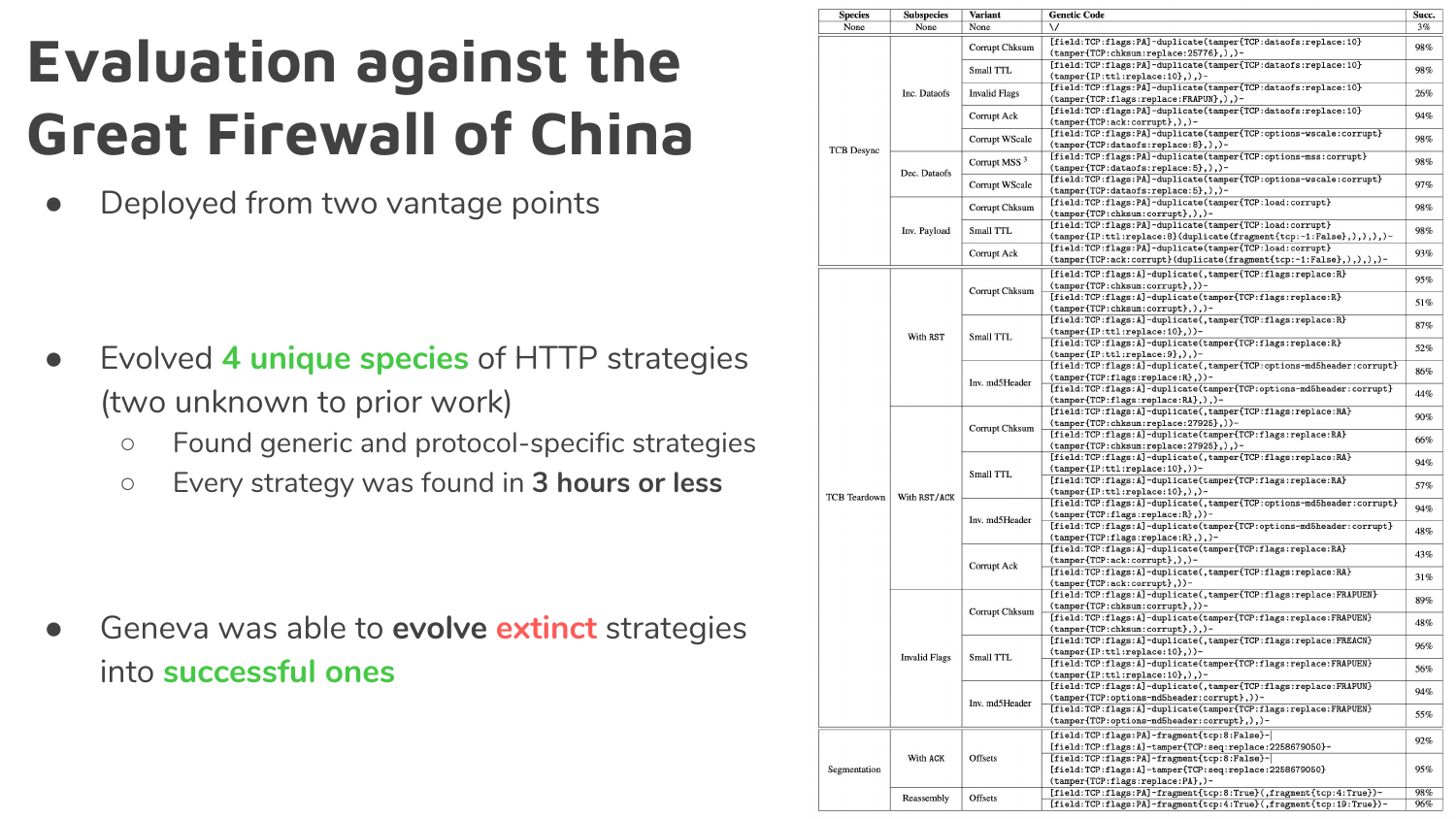# Example Strategies

GET /?q=ultrasurf HTTP/1.1



During the three way handshake inject a TTL-limited RST packet



Segments the TCP payload, but does not split up the censored keyword!

### Gap in logic **Bug in implementation**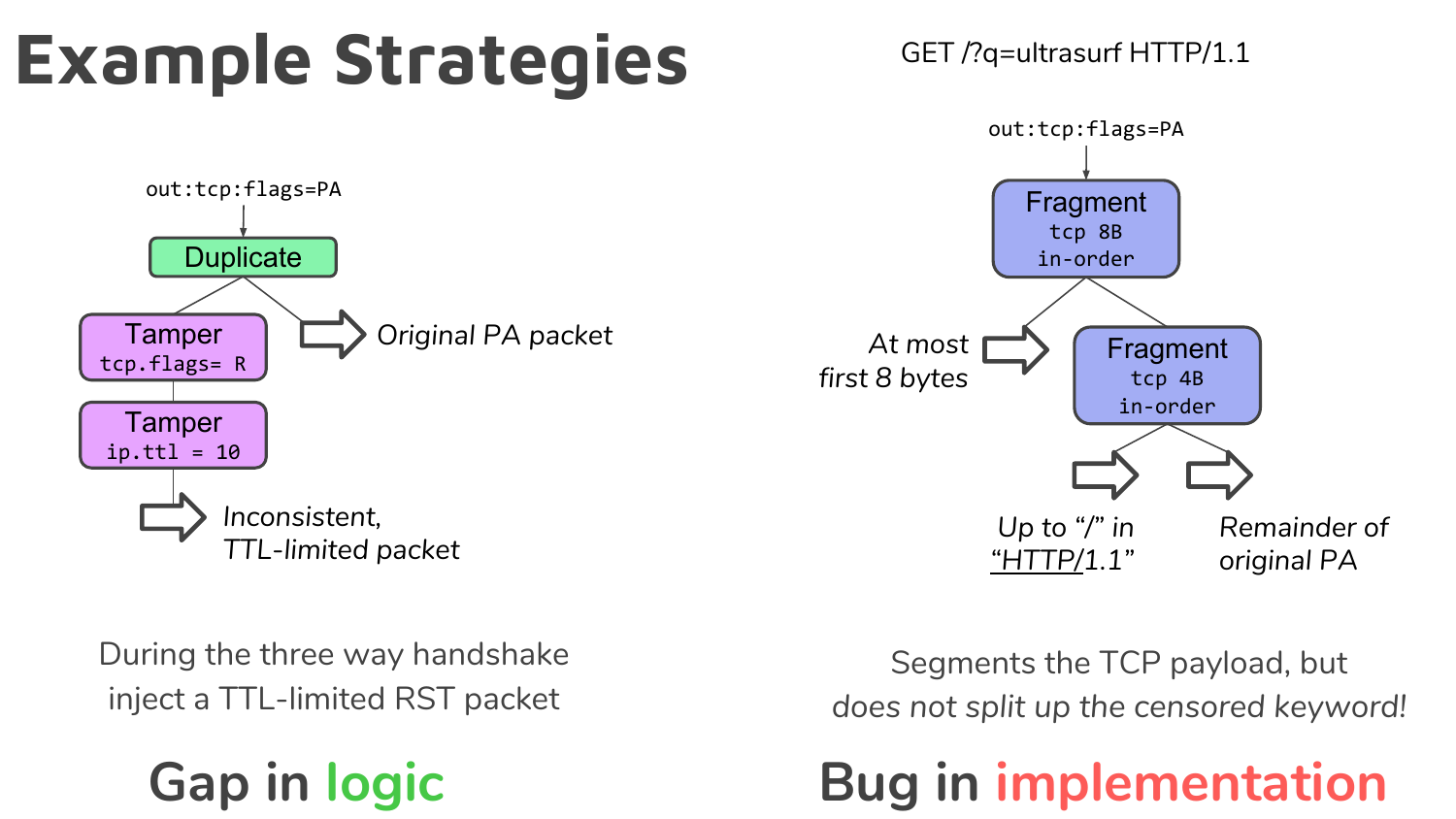# Server-Side Evasion

- Deployed Geneva from the server side
- **•** Geneva independently rederived a form of the TCP simultaneous open to reverse the roles of client and server
- Defeats censorship with no client involvement whatsoever

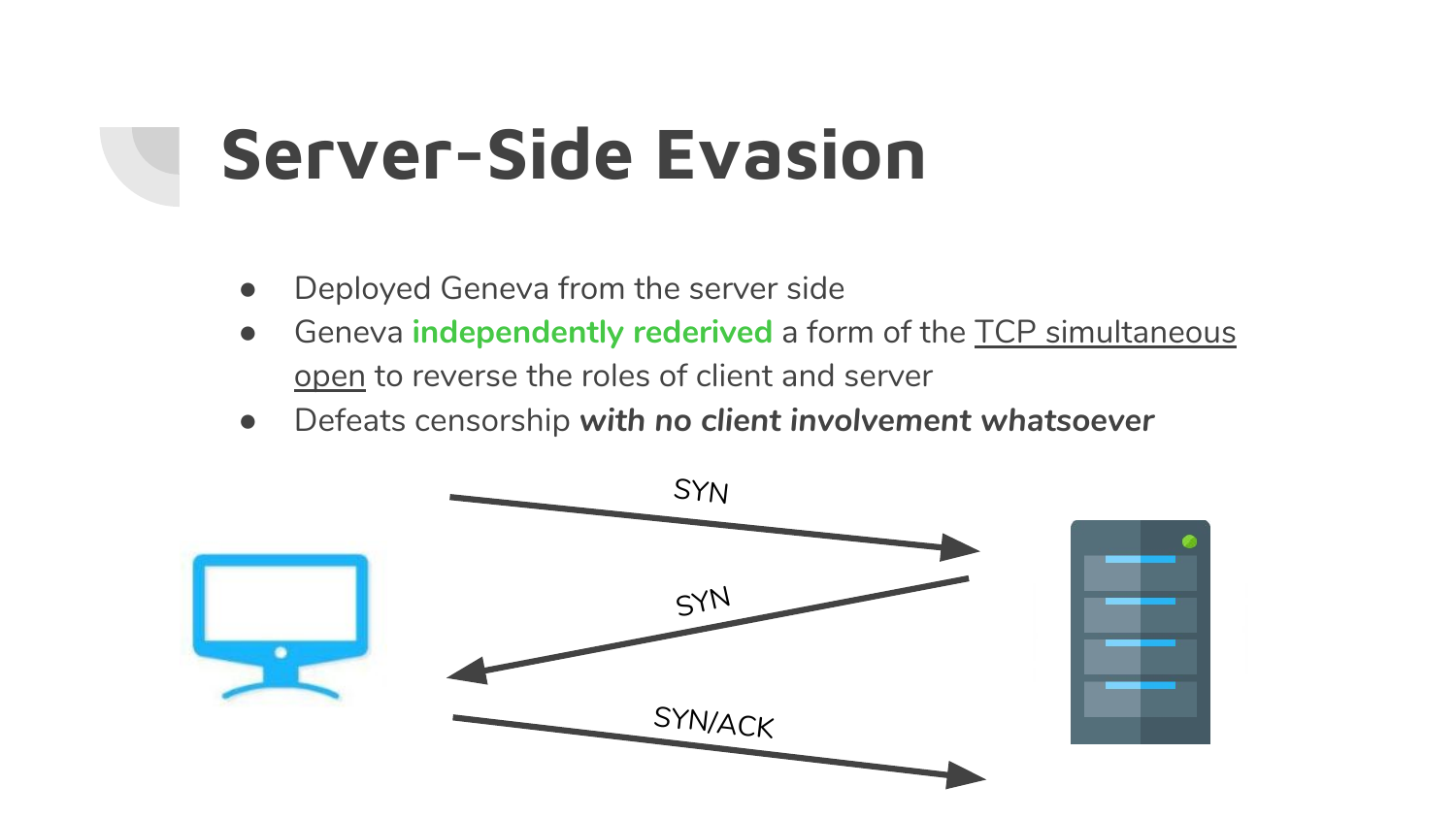# Looking Forward

- New locations:
	- India, Russia, Egypt, Turkey, Iran
- More protocols:
	- IPv6, DNS, FTP, TLS, HTTPS
- Open to more!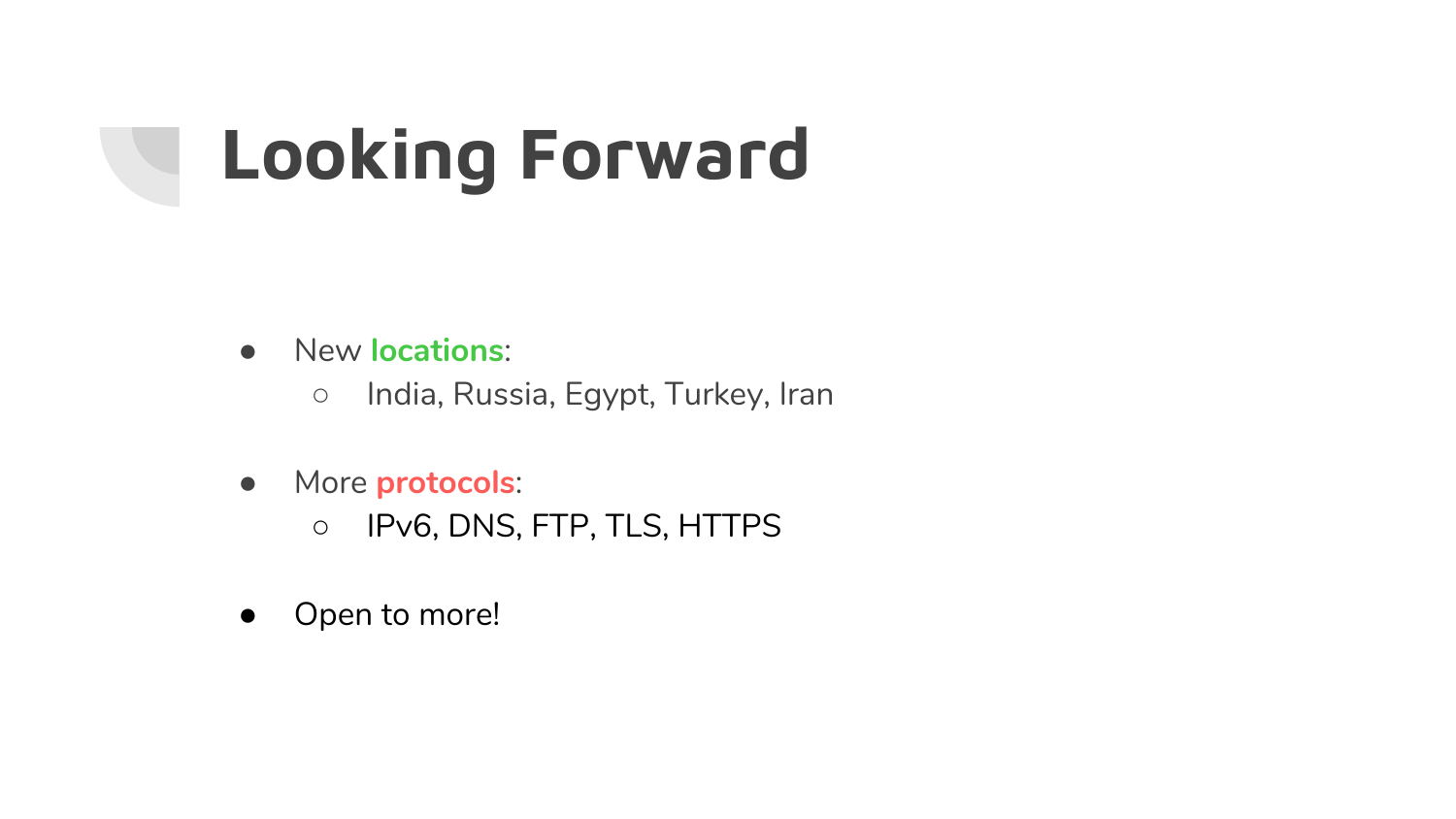#### New Approach to Active Measurement

● Envision this as a first step towards AI-driven active measurement

- Deploy AI to adaptively measure
	- Discover unexpected behavior
	- Derive the minimum behavior to recreate the issue
	- Hand off to human researchers to understand